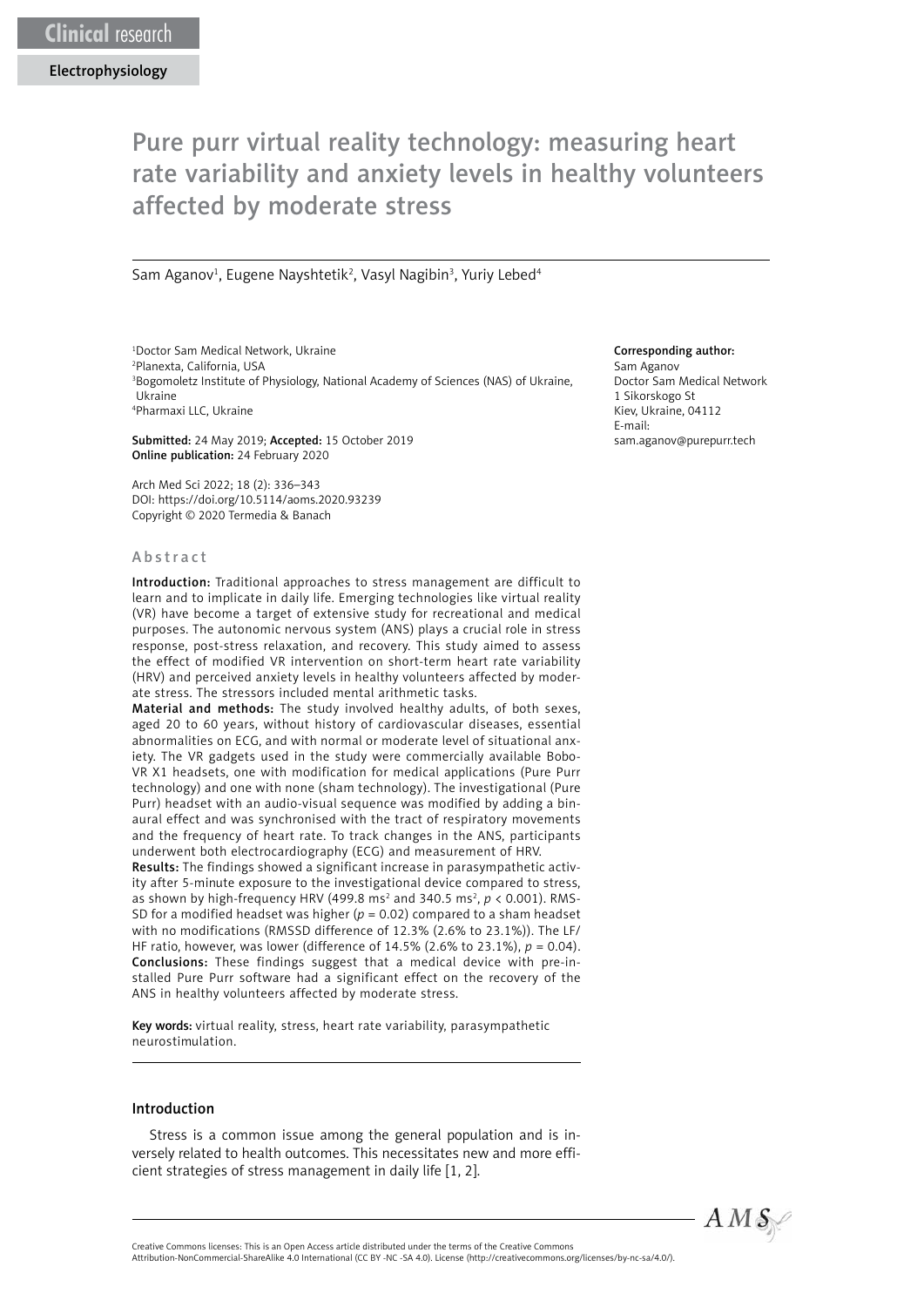Traditional approaches to stress management include exposure to nature, progressive muscle relaxation, breathing exercises, meditation, and mindfulness-based and traditional cognitive behavioural therapy. Despite a large body of evidence that supports the utility and efficacy of relaxation techniques [3–5], they have significant limitations. Most of them are hard to learn and implicate in daily life, and they require repetitive practice and a lot of training time or even co-work with a psychotherapeutic professional [6]. Traditional relaxation practices are based on advanced concentration and imagination skills [7].

Emerging technologies like virtual reality (VR) have been extensively studied for recreational and medical purposes for two decades [8]. In particular, VR demonstrates a promising opportunity to facilitate the relaxation process and to make it easily applicable for non-trained subjects [9]. A threedimensional, computer-generated environment viewed through a head-mounted display provides a more vivid experience than that most people can have using their own imagination or different media resources [10]. Users can practice relaxation techniques at their own pace and as many times as required at home, at work, while travelling, etc. Developers have progressed in making VR devices more reliable, cost effective, and acceptable for everyday use. Positive visual and audial stimuli associated with recreation have been successfully reproduced in VR for relaxation purposes [11, 12], and controlled studies show that VR technology increases the efficiency of traditional relaxation techniques [13, 14].

At the same time, neurofunctional studies provide better understanding of the mechanisms underlying the benefits of different approaches to relaxation in people affected by stress. The autonomic nervous system (ANS), composed of two primary branches: the sympathetic nervous system (SNS) and the parasympathetic nervous system (PNS), plays a crucial role in stress response as well as in post-stress relaxation and recovery [15]. Some modalities of meditation [16, 17], sedative music (at or below a resting heart rate of 60 beats per minute) [18], as well as exposure to nature [19], have been shown to be helpful in stress release via decrease of cortisol and catecholamine levels and downregulation of the SNS.

Heart rate variability (HRV) is one of the most used and well described approaches towards studying both sympathetic (SNS) and PNS influences [20]. Due to adoptive reactions, there are always some changes occurring in time intervals between consecutive heartbeats, which can be studied using electrocardiography (ECG). The high-frequency (HF) and low-frequency (LF) components of HRV allow tracking of SNS and PNS activity under controlled conditions. The power of high frequency is generally associated with PNS activity, while LF, proportional to HF, measures the state of autonomic balance in the heart [21, 22]. Both are yielded using a 5-minute ECG [23]. HRV, as an important marker of the ANS balance, is also useful for analysis of some neurogenic disorders [24].

Among different factors influencing ANS, binaural beats are a very important phenomenon. Binaural beats are an auditory illusion perceived when two pure tones with a slight difference in their frequency are presented to each ear separately. Numerous studies report on binaural-beat exposure reducing anxiety levels and entailing other psychophysiological changes, as shown by meta-analysis [25]. Also, binaural-beat listening resulted in greater self-reported relaxation relative to the placebo condition [26].

Thus, activation of PNS and sympathetic withdrawal appear to be key factors providing relaxation and restoration processes, and according to current evidence, they can be achieved in different ways. This study hypothesises that, unlike conventional VR only, a positive virtual environment introducing a combination of additional stimuli to ANS (e.g. meditation modalities, binaural effect, audio-visual sequence synchronised with the tract of respiratory movements and the frequency of heart rate) provides a faster and greater shift in the autonomic balance toward vagal activation and relaxation after stressors. This study aims to assess the effect of modified VR intervention on shortterm heart rate variability (HRV) and perceived anxiety level in healthy volunteers affected by moderate stress. Pure Purr Tech is a highly developed innovative company specialising in hardware and software solutions for relaxation and stress management. Both types of software (investigated and sham) were developed by Pure Purr Tech, and the software of the investigational device was selected from around 30 different versions based on the significance of the influence on ANS. Levels of anxiety were measured before and after VR sessions using the State-Trait Anxiety Inventory (STAI) to find possible correlations with physiological parameters.

## Material and methods

## Study design

This randomised, sham-controlled, crossover, investigator-blinded clinical trial (NCT03532152 on ClinicalTrials.gov) was conducted in a single clinical centre (Kyiv, Ukraine) from August to September 2018 in accordance with the Declaration of Helsinki and Good Clinical Practice.

### Participants

This study involved healthy adults, of both sexes, aged 20 to 60 years, without history of cardio-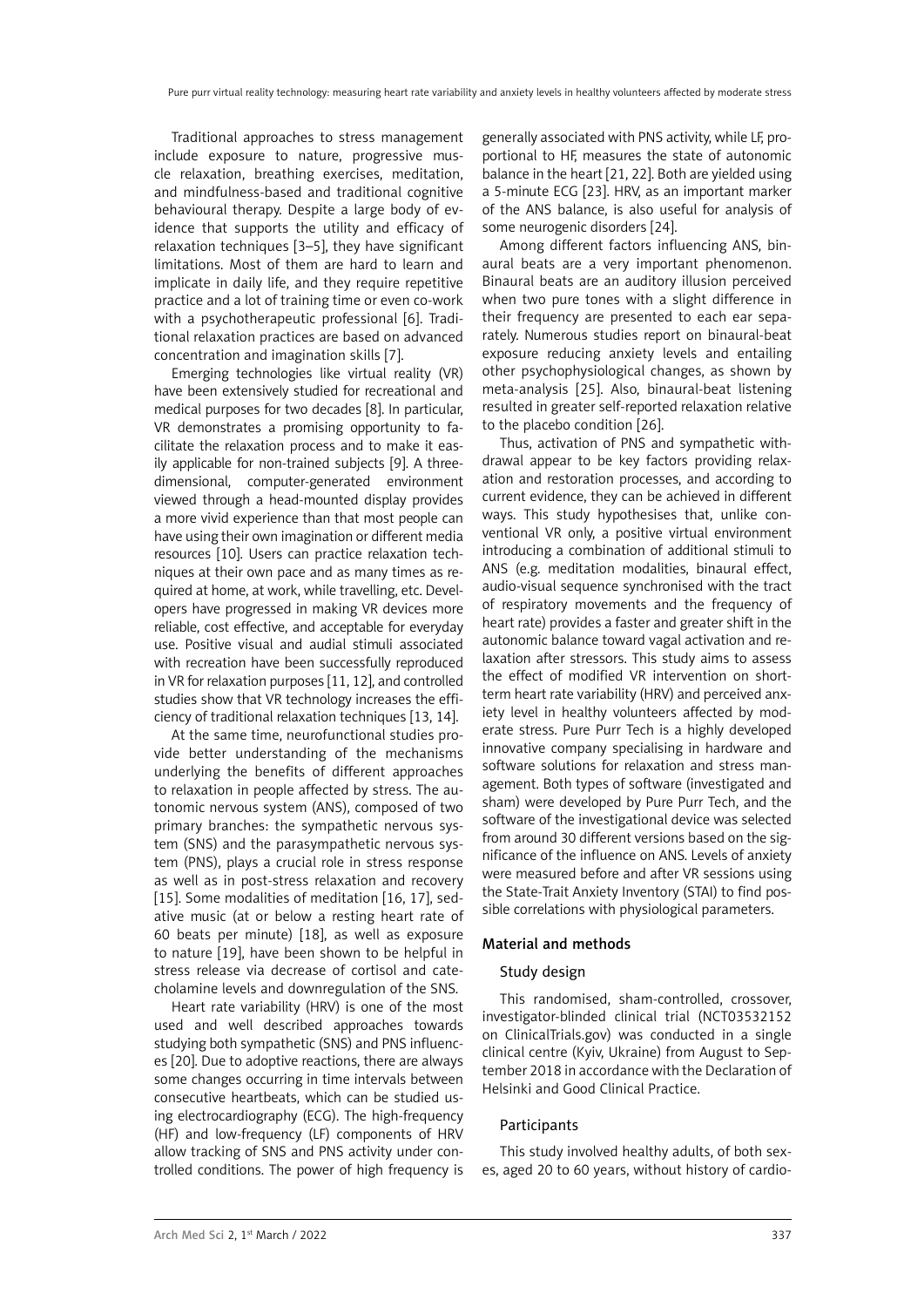vascular diseases or essential abnormalities on ECG, and with normal or moderate levels of situational anxiety on the STAI scale. All participants in the study signed an informed consent form. The sample size was calculated based on the following parameters: size of the clinically important differences - 0.1; limiting probability of type I error – 0.05; study power – 95%. Thus, the estimated sample size was 36.

Exclusion criteria were: intolerance to the VR technology; heart rate (HR)  $> 110$  bpm or  $< 50$  bpm; respiratory rate  $> 23$  per minute; abuse of psychotropic substances; smoking more than 100 cigarettes per week; administration of drugs for the treatment of cardiovascular and neurological diseases 3 days prior to participation in the study; drinking tonics and energy drinks for at least 2 h prior to participation in the study; severe or acute forms of respiratory, urogenital, gastrointestinal, haematological, metabolic, endocrine, or neurological diseases; mental disorders that, in the opinion of the investigator, might have distorted the results of the study; pregnancy; and any disease of the thyroid gland. Participants were recruited through an Internet advertisement and among outpatients of a single medical centre at the time of their visits to the clinic for different medical reasons.

## Intervention

## Pure Purr technology

The Pure Purr technology, a medical hardware with pre-installed software for parasympathetic neurostimulation, consists of a commercially available BoboVR X1 headset with sufficient resolution display (IPS 5.5 TFT, 1920 x 1080 pixels, frame refresh rate 60 Hz), built-in processor and memory, and extended-range stereo speakers. In the active arm (investigational device or headset A), the VR audio-visual sequence is modified by adding a binaural effect and is synchronised with the tract of respiratory movements and the frequency of heart rate.

The virtual environment consists of a beach scene with some objects to view, such as sea waves, and a cat walking around (Figure 1 A). The cat is used

as the main object to maintain attention during the session. The walking pace of the cat is synchronised with a resting heart rate of 60 beats per min.

The audio sequence consists of a slow musical composition modified by adding a binaural effect. The background sound of a cat purring was slowed down and also modified in the same way. Purring is a unique form of vocalisation in the feline family and is usually associated with an animal's contentment and the state of rest. In the active VR audio-visual sequence, the modified cat purring acts as additional stimulus that activates PNS.

## Sham technology

The sham technology (headset B or sham arm) consisted of an identical VR headset with a similar audio-visual sequence (Figure 1 B). The key difference was that the audio-visual sequence was neither modified with the binaural effect nor synchronised with the tract of respiratory movements and HR. The software for the shame technology was also a product of Pure Purr Tech.

The psychological stressors in this study were mental arithmetic (MA) tasks, which produced significant increases in heart rate (HR) and HRV [27]. The MA task featured consecutive adding of three-digit numbers. The set of numbers was identical for all participants.

Healthy volunteers were sorted in two equal randomised groups to receive 5-minute VR sessions with active or sham investigational sequences in two visits (Figure 2). All sessions in each group followed a stress-producing MA task. The length of time between the two visit dates was at least 1 day but no more than 7 days. Groups were randomly assigned to receive different devices during visits.

# Measurements

The 5-min ECG recordings of HRV were performed four times on each visit: before the MA task, during MA, during the VR session, and after the VR session. The HRV was chosen as a sensitive method for evaluating changes in SNS and



Figure 1. Virtual environment scenes.  $A$  – investigational device,  $B$  – sham virtual reality scene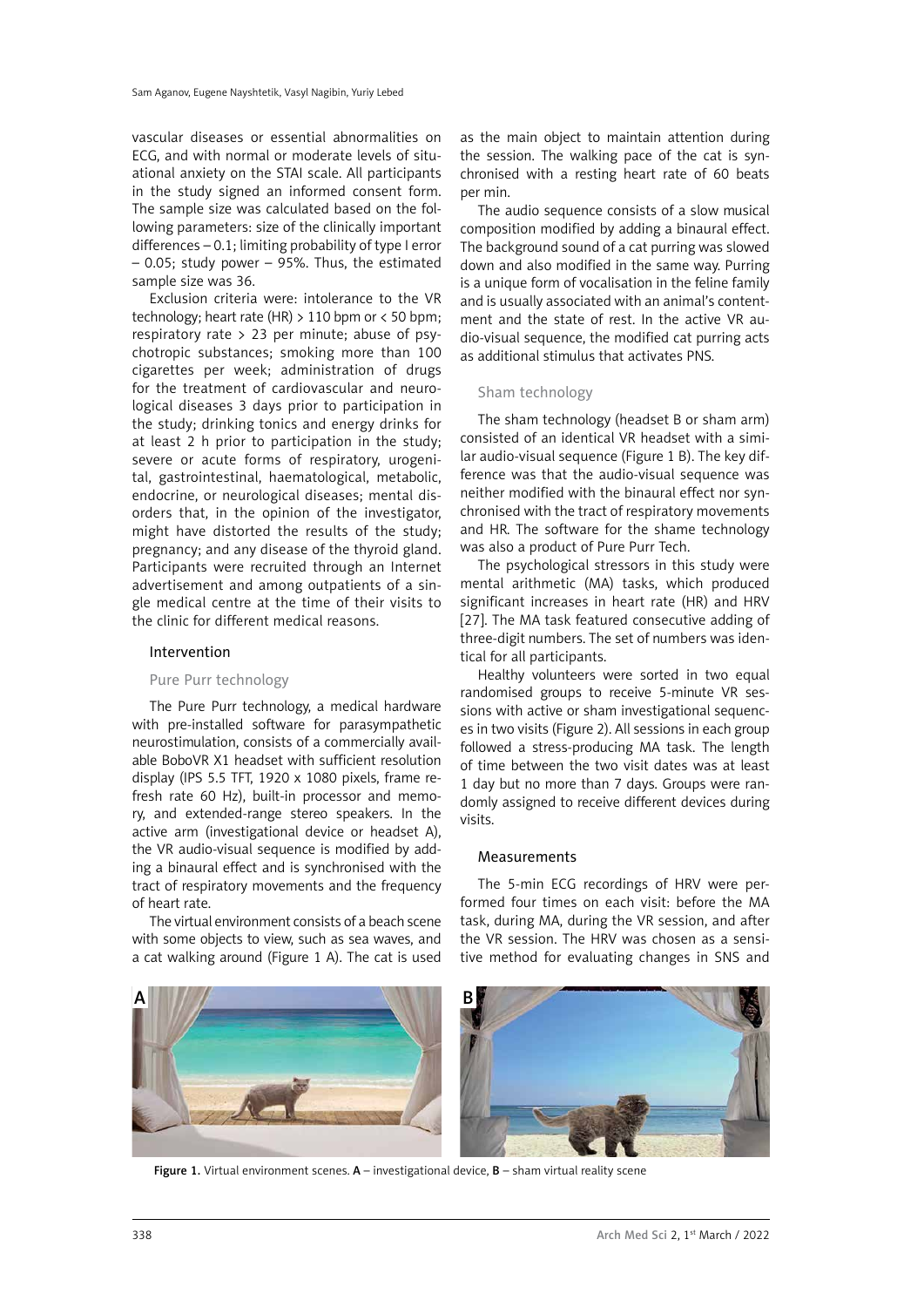| Group 1                                     |         |         |         |                                  |                                             |         |         |         |
|---------------------------------------------|---------|---------|---------|----------------------------------|---------------------------------------------|---------|---------|---------|
| Headset A (investigational device), Visit 1 |         |         |         | Headset B (sham device), Visit 2 |                                             |         |         |         |
| Stage 1                                     | Stage 2 | Stage 3 | Stage 4 |                                  | Stage 1                                     | Stage 2 | Stage 3 | Stage 4 |
| Group 2                                     |         |         |         |                                  |                                             |         |         |         |
| Headset B (sham device), Visit 1            |         |         |         |                                  | Headset A (investigational device), Visit 2 |         |         |         |
| Stage 1                                     | Stage 2 | Stage 3 | Stage 4 |                                  | Stage 1                                     | Stage 2 | Stage 4 | Stage 4 |

Figure 2. Study protocol. Visit 1 goals: select and randomise participants; obtain informed consent; STAI assessment; 5-min ECG at rest (stage 1); 5 min of moderate stress by mental arithmetic with second ECG (stage 2); 5-min VR session 1 (active or sham) with third ECG (stage 3); 5-min ECG after VR intervention, STAI assessment (stage 4). At least 1 day and night after visit 1 (a night's sleep was mandatory). Visit 2 goals: check exclusion criteria; 5-min ECG at rest (stage 1); 5 min of moderate stress by mental arithmetic with second ECG (stage 2); 5-min VR session 2 (active or sham, different to the one received during Visit 1) with third ECG (stage 3); 5-min ECG after VR intervention, STAI assessment (stage 4)

PNS activity within the time scale of one clinical visit [28]. Electrocardiogram readings were taken using a calibrated 12-channel CONTEC 8000G ECG Workstation (CONTEC™, China).

Participants were also asked to fill out the State-Trait Anxiety Inventory (STAI) form before and after the 5-min VR exposure. The STAI was developed by the psychologist Charles Spielberger. This is a psychological inventory consisting of 40 questions on a self-report basis. Analysis of the results is based on a Likert scale. Higher scores are positively correlated with higher levels of anxiety. State anxiety, i.e. anxiety about an event, can be distinguished from trait anxiety, i.e. anxiety level as a personal characteristic [29].

The primary outcome measure was a high frequency (HF) power after a 5-min exposure to the VR audio-visual sequence. Secondary outcomes in HRV analysis included the square root of the mean squared differences of successive R-R intervals (RMSSD), LF/HF power ratio, standard deviations in NN intervals (SDNN), total power, HR, systolic and diastolic blood pressure, and STAI scores after a 5-min exposure to the investigational VR. A safety outcome included vital signs and the incidence of adverse events.

## Statistical analysis

Statistical analysis was performed using Med-Calc v. 18.11.3 (MedCalc Software Inc., Broekstraat, Belgium). Quantitative variables were: (1) the arithmetic mean (M) and standard deviation  $(\pm$  SD) for normally distributed data; (2) median (Me) and interquartile range  $(Q_1 \div Q_0)$  for non-normally distributed data. Normality in statistics was checked via Shapiro-Wilk test. Categorical variables were summarised using frequencies and proportions (%). The 95% confidence intervals (95% CI) were found for all parameters.

For independent groups, comparative analysis of quantitative variables was performed using *t*-test (for normally distributed data) or MannWhitney test (for non-normally distributed data). Paired samples were analysed using the paired *t*-test (for normally distributed data) or *T* Wilcoxon test (for non-normally distributed data). Additionally, the Hodges-Lehmann median difference was calculated alongside its 95% CI. After-data (data after VR) were compared with before-data (in %) and the baseline. Fisher's exact test was used to compare qualitative variables (for independent groups), and the McNemar test was used to test the differences between paired proportions.

Mixed three-way ANOVA was applied to analyse VR performance through changes in HF-HRV (ΔHF-HRV [Stress after VR]). Fixed factors were the "exposure sequence" or sequence in which volunteers used the headsets (levels: "headset A – headset B" and "headset B – headset A") and the "headset" (levels: "headset A" and "headset B"), while the "subject" factor was a random effects factor. The sequence of immersion events (levels: "Visit 1" and "Visit 2") was considered an interaction effect between fixed factors. The residues were not normally distributed ( $p < 0.001$ ); therefore, the rank transformation [30] was involved. On analysis of measurement the same variables for different time points Friedman test and posthoc (according to Conover, [31]) was used.

The significance level was 0.01 for Shapiro-Wilk test and 0.05 for other tests.

## Results

## Group homogeneity analysis

The group homogeneity analysis of demographic and anthropometric variables revealed no statistically significant differences (*p* > 0.05) between randomisation groups (Table I). There were also no statistically significant differences (*p* > 0.05) in physiological variables (Table II).

Physical examinations revealed no clinical deviations in both groups at first and second visits. One person had chronic tonsillitis (incidence rate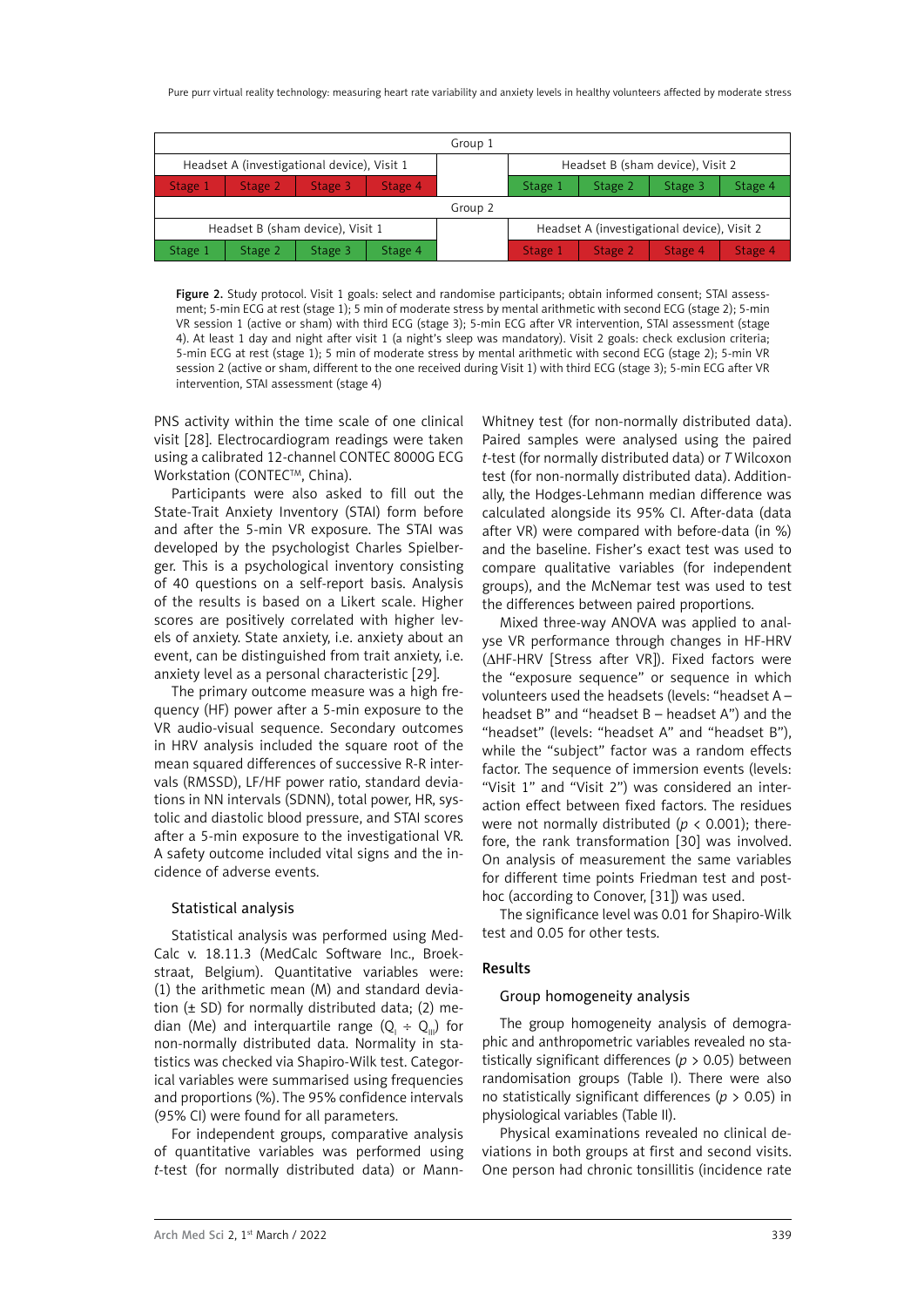Sam Aganov, Eugene Nayshtetik, Vasyl Nagibin, Yuriy Lebed

| Variable                    | Group A–B $(n = 56)$                       | Group B-A $(n = 38)$                      | Total $(n = 94)$                           | P-value            |
|-----------------------------|--------------------------------------------|-------------------------------------------|--------------------------------------------|--------------------|
| Age [years]                 | $40.3 + 9.2$<br>[23.9 to 59.0]             | $37.4 + 9.6$<br>$[19.5 \text{ to } 59.7]$ | $39.1 + 9.4$<br>$[19.5 \text{ to } 59.7]$  | $0.155^{\text{a}}$ |
| Weight [kg]                 | $79.6 \pm 16.0$<br>[48 to 113]             | $79.1 \pm 17.7$<br>$[46 \text{ to } 118]$ | $79.4 \pm 16.6$<br>$[46 \text{ to } 118]$  | 0.899a             |
| Height $\lceil$ cm $\rceil$ | $173.1 \pm 8.3$<br>$[157 \text{ to } 193]$ | $173.9 + 8.3$<br>[159 to 192]             | $173.4 \pm 8.2$<br>$[157 \text{ to } 193]$ | $0.655^{\circ}$    |
| Gender, $n$ $(\%)$ :        |                                            |                                           |                                            |                    |
| Male                        | 31(55.4)                                   | 25(65.8)                                  | 56 (59.6)                                  | 0.393 <sup>b</sup> |
| Female                      | 25(44.6)                                   | 13 (34.2)                                 | 38 (40.4)                                  |                    |

Table I. Demographic and anthropometric data for randomisation groups

*Note: quantitative variables are normally distributed for both groups. a t-test, b Fisher's exact test.*

| Variable                    | Group A–B $(n = 56)$                            | Group B-A $(n = 38)$                     | Total $(n = 94)$                               | P-value              |
|-----------------------------|-------------------------------------------------|------------------------------------------|------------------------------------------------|----------------------|
| SBP [mm Hg]                 | 120 (120; 130)<br>[90 to 140]                   | 120 (120; 120)<br>$[90 \text{ to } 140]$ | 120 (120; 130)<br>[90 to 140]                  | $0.458^{b}$          |
| DBP [mm Hg]                 | 80(80; 80)<br>[50 to 100]                       | 80 (75; 80)<br>$[60 \text{ to } 95]$     | 80(80; 80)<br>[50 to 100]                      | 0.746 <sup>b</sup>   |
| Respiratory rate<br>[1/min] | 18 (17; 18)<br>$\left[15 \text{ to } 20\right]$ | 18(17; 18)<br>$[15 \text{ to } 19]$      | 18(17; 18)<br>$\left[15 \text{ to } 20\right]$ | 0.581 <sup>b</sup>   |
| Pulse [1/min]               | $71.8 + 7.9$<br>[50 to 100]                     | $70.4 + 10.3$<br>$[60 \text{ to } 95]$   | $71.2 + 8.9$<br>[50 to 100]                    | $0.462$ <sup>a</sup> |
| Temperature [°C]            | 36.6 (36.6; 36.6)<br>$[36.1 \text{ to } 36.7]$  | 36.6 (36.6; 36.6)<br>[36.4 to 36.8]      | 36.6 (36.6; 36.6)<br>[36.1 to 36.8]            | 0.614 <sup>b</sup>   |

*Variables in the table: M ± SD and [min to max] for normally distributed data; Me (QI; QIII) and [min to max] for non-normally distributed data. a t-test, b Mann-Whitney test. SBP – systolic blood pressure, DBP – diastolic blood pressure.*

1.1%), but other participants did not have any disease in their history. Volunteers did not receive concomitant therapy at the time of investigation.

# Change in high-frequency-heart rate variability after a 5-minute exposure to the virtual reality audio-visual sequence

Change in HF-HRV after a 5-minute exposure to the VR audio-visual sequence was a primary outcome measure in this study. The findings show a significant increase in parasympathetic activity after a 5-minute exposure to the investigational device compared to stress, as shown by HF-HRV  $(499.8 \text{ ms}^2 \text{ and } 340.5 \text{ ms}^2, p < 0.001)$ . There were no changes in HF-HRV after a 5-minute exposure to headset B (sham device). The relative change of HF (∆HF, calculated as the difference between HF after stress and after VR, divided by HF after stress) was 21.8% [13.0% to 38.7%] for headset A. The difference between two headsets was 30.6% [11.4% to 48.3%], which is statistically significant (*p* < 0.05). Note that the exposure sequence and the sequence of immersion events do not influence ∆HF-HRV (*p* = 0.558, *p* = 0.523, respectively), as shown by mixed three-way ANOVA (Figure 3). Therefore, headset A (investigational device) was

more effective in decreasing HF ( $p$  < 0.05) than headset B (sham device).

# Changes in situational anxiety levels after a 5-minute virtual reality exposure for each headset

Secondary outcomes demonstrate that the investigational device (headset A) was also better than the sham device (headset B) in increasing rMSDD (difference of 12.3% [2.6% to 23.1%], *p* = 0.02) and in decreasing the LF/HF ratio (difference of –14.5% [–27.7% to –1.0], *p* = 0.04). Both these changes represent shifts of ANS activity toward the parasympathetic branch (Figure 4). At the same time, there were no differences between investigational and sham device in their ability to induce changes in SDNN ( $p = 0.307$ ) and HRV  $(p = 0.873)$ . The average meaning of STAI score among participants of the trial was 35.1 at the start of each visit, and was decreased after a 5-minute exposure to VR to 33.2 in the case of the sham device and to 33.1 in the case of the investigational device (*p* < 0.001). The STAI score decreased after a 5-minute VR exposure to either of the headsets  $(p \lt 0.001)$  (Figure 4). Changes that occurred in the levels of situational anxiety after a 5-minute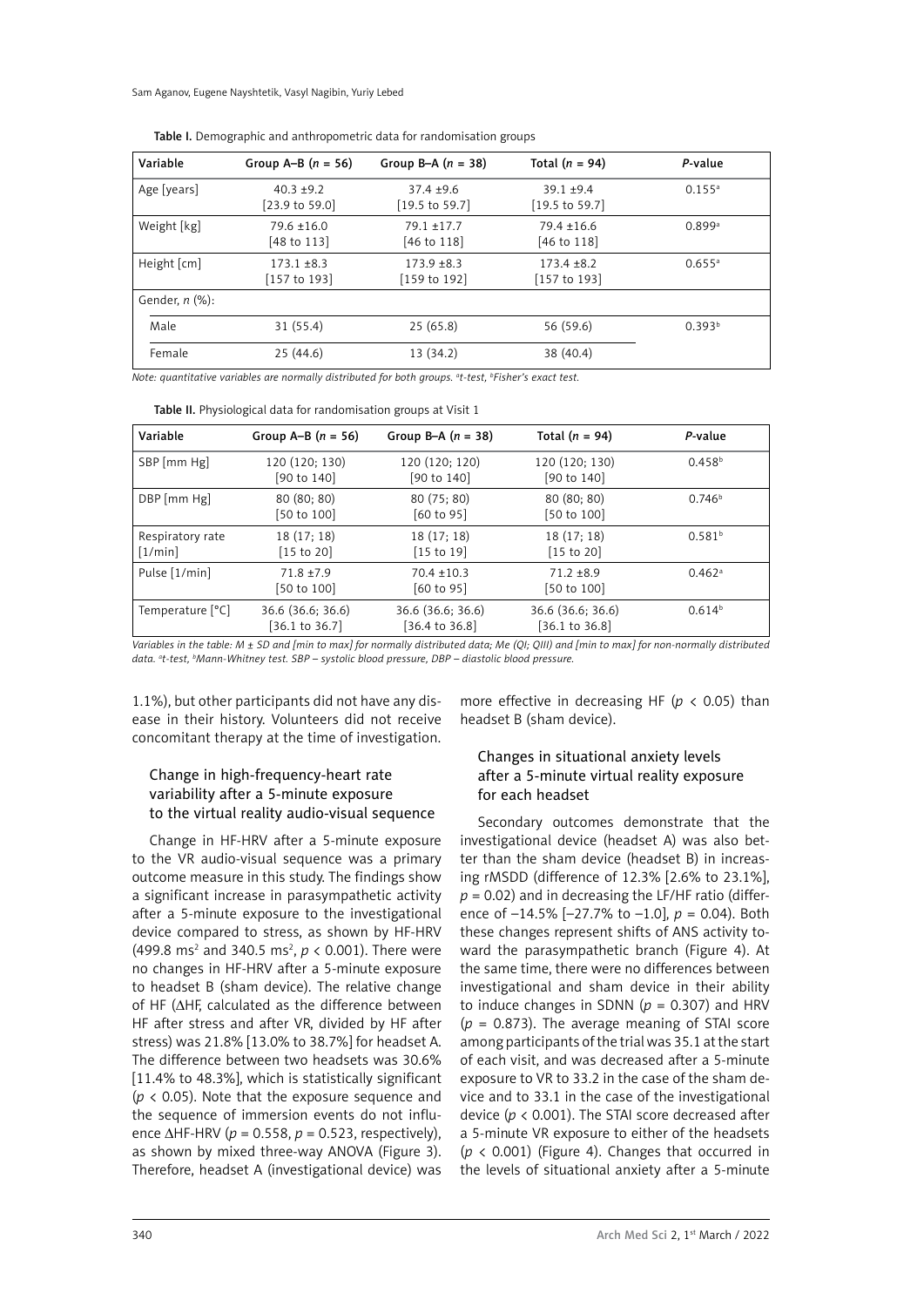

Figure 3. Between-subject interaction effects from the ANOVA output. A - Exposure sequence and the sequence of immersion events did not influence ∆HF-HRV; B – significant increase in parasympathetic activity after a 5-minute exposure to investigational device (headset A) but not sham device (headset B) compared to stress, as shown by HF-HRV

VR exposure demonstrate that the exposure sequence and the sequence of immersion events did not influence the rMSSD (*p* = 0.487), LF/HF (*p* = 0.299), SDNN (*p* = 0.36), HRV (*p* = 0.357), or HR ( $p = 0.849$ ). However, the visit date is crucial to the  $\triangle$ STAI score (*p* = 0.048).

### Safety results

In both groups, investigational and sham, there were no negative side effects detected after VR. The risk of a negative reaction was 1% [0% to 2.0%]. There was no difference in tolerability  $(p = 0.714)$  between the groups. Tolerability evaluations for the investigational device ranged between "good" and "very good".

#### Discussion

So far, VR technologies are a subject of recreational and medical studies [8]. Virtual reality demonstrates a promising opportunity to facilitate the relaxation process and is easily applicable for non-trained subjects [9]. Valtchanov *et al*. showed that immersion in a virtual nature setting has similar beneficial effects as exposure to surrogate nature (a slideshow of abstract paintings), as shown by HR and skin conductance levels [11]. Villani *et al*. compared three interactive experiences: VR, video, and audio, with a narrative to progressive muscle relaxation and breathing exercises. Results showed the efficacy of all three interactive experiences in inducing positive emotions and integrating different approaches to managing stress. In particular, VR showed better improvements related to the psycho-physiological changes [12]. Plante *et al*. showed that VR enhances the positive psychological and stress-management benefits of aerobic exercise [13, 14].

McConnell *et al*. established a restorative effect of "wide-band" theta-frequency binaural beats, me-

diated by a combination of sympathetic withdrawal and parasympathetic activation, as inferred through high-frequency (HF) and low-frequency (LF) components of HRV [26].

This study explores the potential for Pure Purr VR technology to be used in a medical setting, for parasympathetic neurostimulation, stress resolution, and relaxation. This software and hardware solution consists of a commercially available BoboVR X1 headset with Pure Purr modification (i.e. binaural effect and synchronisation with the tract of respiratory movements and the frequency of heart rate). Because ANS balance plays a prominent role in recovering after stress, short-term HRV via ECG was chosen as a measure for SNS or PNS activity under controlled conditions.

Findings indicate that Pure Purr VR is a very effective way to stimulate PNS. In particular, HF-HRV is increased significantly after a 5-minute exposure to VR audio-visual content, in comparison to stress. A significant decrease in the LF/ HF ratio supports the claims of Pure Purr regarding stress release and relaxation, by providing evidence on the ability of this technology to increase PNS activity and to support stress resolution. The self-reported measure of situational anxiety alongside short-term HRV values indicates a decrease in the level of anxiety and in SNS activity after a 5-minute exposure to Pure Purr VR. Finally, this study demonstrates that the Pure Purr VR technology is a safe option for relaxation and can be assigned to healthy volunteers affected by moderate stress.

One of the interesting observations of this study is the decrease of heart rate in both groups of volunteers, which was not dependent on the type of device applied. The reduction of heart rates in both groups of volunteers (Figure 4 E) can be explained by the recumbent position of the pa-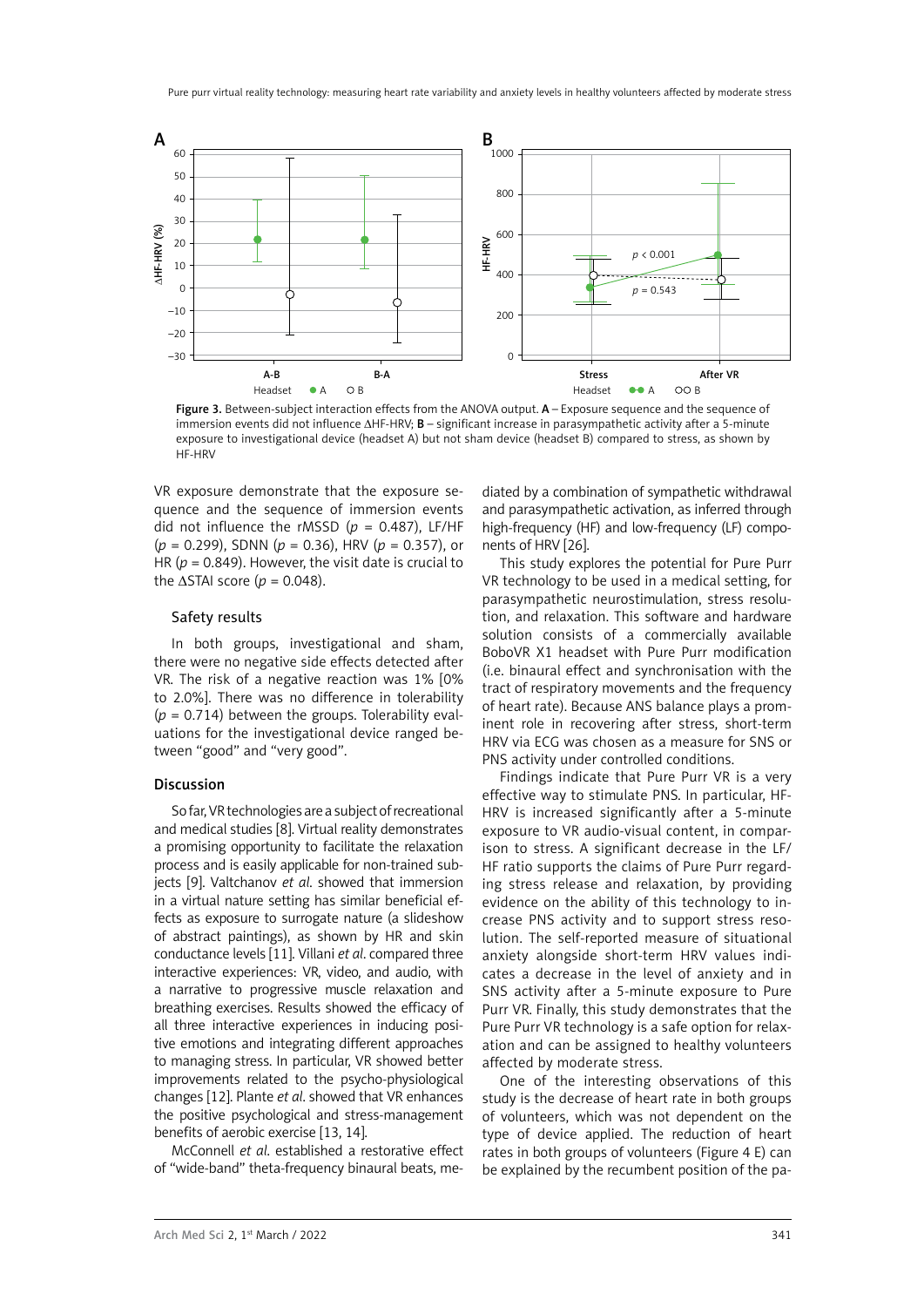

Figure 4. Changes in situational anxiety levels after a 5-minute VR exposure for the investigational device (headset A) and the sham device (headset B):  $\acute{A}$  – changes of root mean square of successive differences between normal heartbeats (RMSSD), ms, B – changes of low-frequency to high-frequency (LF/HF) HRV components, C – changes of the standard deviation of the IBI of normal sinus beats (SDNN), ms,  $D$  – total power of HRV, ms<sup>2</sup>, **E** – changes of the heart rate,  $F -$ changes of the STAI scores

tient during each ECG and VR session. Thus, a decrease in heart rate is due to the rest position and does not depend on the type of applied device.

The increase of HF-HRV observed only after application of the investigational Pure Purr medical device (Figures 3 B and 4 D) supports the main hypothesis of this research that Pure Purr intervention strongly modulates ANS balance toward parasympathetic activation. It is also important that during Visit 2 people received intervention that was different to that received during the first visit. The effect on heart rate reduction was the same, but the increase of HF-HRV was dependent only on the device used.